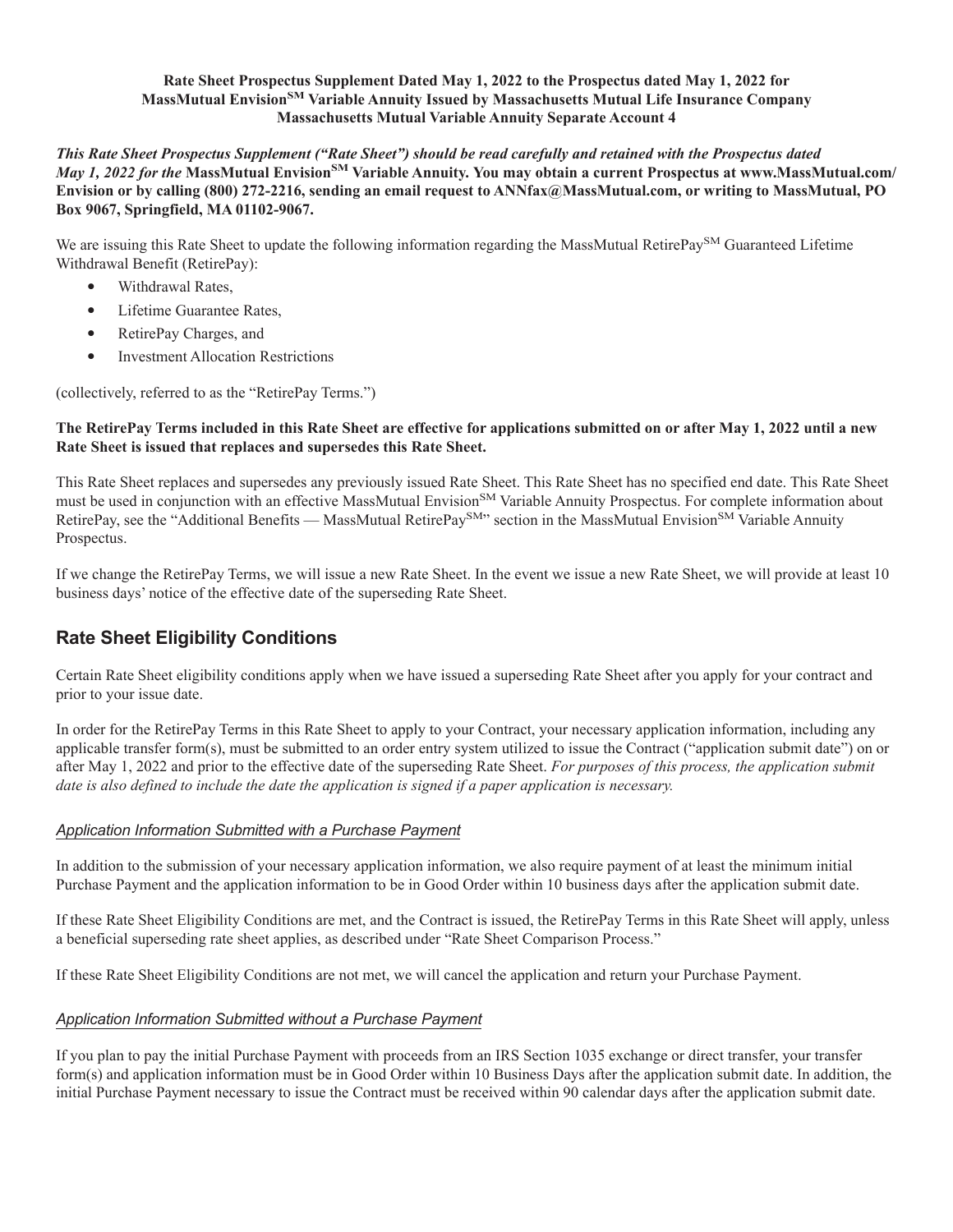If these Rate Sheet Eligibility Conditions are met, and the Contract is issued, the RetirePay Terms in this Rate Sheet will apply, unless a beneficial superseding rate sheet applies, as described under "Rate Sheet Comparison Process."

If these Rate Sheet Eligibility Conditions are not met, we will inform you and request instructions regarding whether to issue the Contract with the RetirePay Terms in effect under the superseding Rate Sheet or cancel the application.

If you have not provided us with the requested instructions within 2 business days after we have received your Purchase Payment, we will return your Purchase Payment to the original source.

The requirement to have the necessary application information in Good Order within 10 Business Days for application information received with a Purchase Payment or without a Purchase Payment includes completion of the broker-dealer suitability review.

# **Rate Sheet Comparison Process**

Subject to satisfying the Rate Sheet Eligibility Conditions established in this Rate Sheet, if after your application submit date and prior to your Issue Date, a subsequent Rate Sheet is issued with only beneficial changes to the RetirePay Terms, the subsequent Rate Sheet will apply. The changes will be considered to be beneficial unless any of the following occurs:

- 
- 
- Withdrawal Rates and/or Lifetime Guarantee Rates have decreased,<br>• RetirePay Charges have increased, or<br>• Investment Allocation Restrictions have changed (unless the sole change to the Investment Allocation Restrictions addition of available investment options).

*For example, if the RetirePay Charges have increased, you will receive the RetirePay Terms included in the Rate Sheet in effect on your application submit date even if the Withdrawal Rates and/or Lifetime Guarantee Rates have increased in the subsequent Rate Sheet.*

You should not purchase RetirePay without first obtaining the applicable Rate Sheet. To obtain a current Rate Sheet:

- 
- Contact your financial advisor<br>• Contact us toll-free at (800) 272-2216<br>• Go to www.MassMutual.com/Envision
- 

On the Guaranteed Lifetime Withdrawal Date, we will determine the Withdrawal Rate and the Lifetime Guarantee Rate based on the number of full Contract Years from the RetirePay Issue Date and the Age of the Covered Person (or the youngest Covered Person for a Joint Life Version). The Withdrawal Rate applies when your Contract Value is greater than zero. The Lifetime Guarantee Rate applies when your Contract Value is zero. Once the contract is issued, the Withdrawal Rates and the Lifetime Guarantee Rates applicable to your Contract below will not change for the life of your Contract.

### **SINGLE LIFE WITHDRAWAL RATES:**

|                      | Full Contract Years from the RetirePay Issue Date |       |       |          |                |                  |          |          |       |       |       |
|----------------------|---------------------------------------------------|-------|-------|----------|----------------|------------------|----------|----------|-------|-------|-------|
|                      | $\overline{0}$                                    |       | 2     |          | $\overline{4}$ | 5                | 6        |          | 8     | 9     | $10+$ |
| Age<br>Range         |                                                   |       |       |          |                | Withdrawal Rates |          |          |       |       |       |
| $59\frac{1}{2} - 61$ | 3.75%                                             | 3.85% | 3.90% | $4.00\%$ | 4.05%          | $4.50\%$         | $4.60\%$ | 4.65%    | 4.75% | 4.80% | 5.65% |
| $62 - 66$            | 4.00%                                             | 4.10% | 4.15% | 4.25%    | $4.30\%$       | 4.60%            | 4.70%    | 4.75%    | 4.85% | 4.90% | 5.80% |
| $67 - 71$            | 4.75%                                             | 4.85% | 4.95% | 5.05%    | 5.15%          | 5.45%            | 5.55%    | 5.65%    | 5.75% | 5.85% | 6.65% |
| $72 - 76$            | 5.25%                                             | 5.35% | 5.45% | 5.55%    | 5.65%          | 6.05%            | 6.15%    | 6.25%    | 6.35% | 6.45% | 7.35% |
| $77+$                | 5.50%                                             | 5.60% | 5.70% | 5.85%    | 5.95%          | 6.35%            | 6.45%    | $6.55\%$ | 6.65% | 6.75% | 7.70% |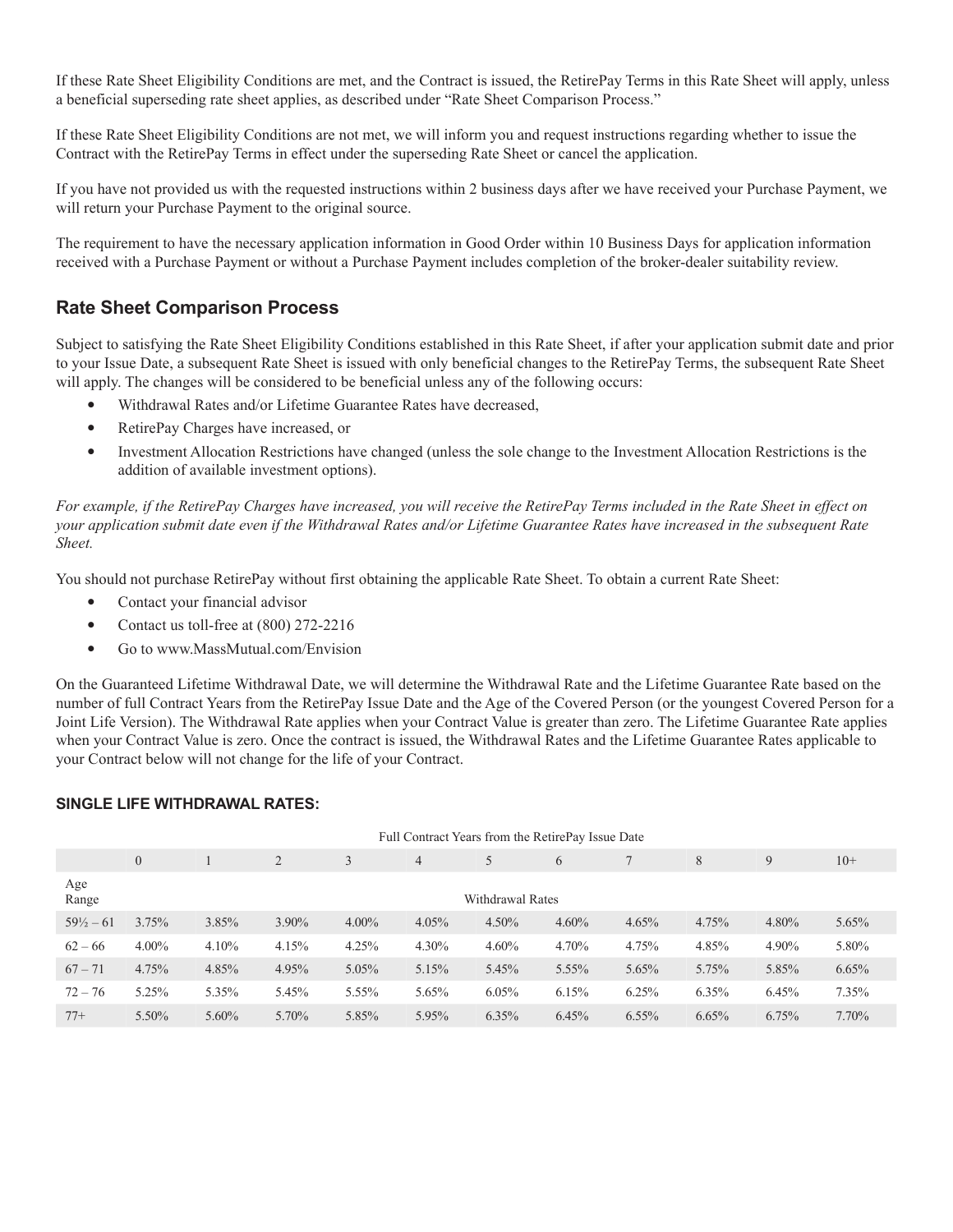# **JOINT LIFE WITHDRAWAL RATES:**

|                      | Full Contract Years from the RetirePay Issue Date |       |                |          |                |                  |       |          |       |          |          |
|----------------------|---------------------------------------------------|-------|----------------|----------|----------------|------------------|-------|----------|-------|----------|----------|
|                      | $\overline{0}$                                    |       | $\overline{2}$ |          | $\overline{4}$ |                  | 6     |          | 8     | 9        | $10+$    |
| Age<br>Range         |                                                   |       |                |          |                | Withdrawal Rates |       |          |       |          |          |
| $59\frac{1}{2} - 61$ | 3.10%                                             | 3.15% | $3.20\%$       | $3.30\%$ | 3.35%          | 3.70%            | 3.80% | 3.85%    | 3.90% | 3.95%    | 4.65%    |
| $62 - 66$            | 3.35%                                             | 3.40% | 3.50%          | $3.55\%$ | 3.60%          | 3.85%            | 3.90% | $4.00\%$ | 4.05% | $4.10\%$ | 4.85%    |
| $67 - 71$            | 4.10%                                             | 4.20% | 4.25%          | 4.35%    | 4.45%          | 4.70%            | 4.80% | 4.90%    | 4.95% | 5.05%    | 5.75%    |
| $72 - 76$            | 4.60%                                             | 4.70% | 4.80%          | 4.90%    | 4.95%          | 5.30%            | 5.40% | 5.45%    | 5.55% | 5.65%    | 6.45%    |
| $77+$                | 4.85%                                             | 4.95% | 5.05%          | 5.15%    | 5.25%          | 5.60%            | 5.65% | 5.75%    | 5.85% | 5.95%    | $6.80\%$ |

## **SINGLE LIFE LIFETIME GUARANTEE RATES:**

|                      | Full Contract Years from the RetirePay Issue Date |          |       |          |                |                          |       |          |          |       |       |
|----------------------|---------------------------------------------------|----------|-------|----------|----------------|--------------------------|-------|----------|----------|-------|-------|
|                      | $\overline{0}$                                    |          | 2     | 3        | $\overline{4}$ | 5                        | 6     |          | 8        | 9     | $10+$ |
| Age<br>Range         |                                                   |          |       |          |                | Lifetime Guarantee Rates |       |          |          |       |       |
| $59\frac{1}{2} - 61$ | 3.75%                                             | 3.85%    | 3.90% | $4.00\%$ | 4.05%          | 4.50%                    | 4.60% | 4.65%    | 4.75%    | 4.80% | 5.65% |
| $62 - 66$            | $4.00\%$                                          | 4.10%    | 4.15% | 4.25%    | 4.30%          | 4.60%                    | 4.70% | 4.75%    | 4.85%    | 4.90% | 5.80% |
| $67 - 71$            | 4.75%                                             | 4.85%    | 4.95% | 5.05%    | 5.15%          | 5.45%                    | 5.55% | 5.65%    | 5.75%    | 5.85% | 6.65% |
| $72 - 76$            | 5.25%                                             | 5.35%    | 5.45% | 5.55%    | 5.65%          | 6.05%                    | 6.15% | 6.25%    | $6.35\%$ | 6.45% | 7.35% |
| $77+$                | 5.50%                                             | $5.60\%$ | 5.70% | 5.85%    | 5.95%          | 6.35%                    | 6.45% | $6.55\%$ | 6.65%    | 6.75% | 7.70% |

### **JOINT LIFE LIFETIME GUARANTEE RATES:**

|                      | Full Contract Years from the RetirePay Issue Date |       |          |          |                |                          |          |          |       |       |          |
|----------------------|---------------------------------------------------|-------|----------|----------|----------------|--------------------------|----------|----------|-------|-------|----------|
|                      | $\overline{0}$                                    |       | 2        | 3        | $\overline{4}$ | 5                        | 6        |          | 8     | 9     | $10+$    |
| Age<br>Range         |                                                   |       |          |          |                | Lifetime Guarantee Rates |          |          |       |       |          |
| $59\frac{1}{2} - 61$ | 3.10%                                             | 3.15% | $3.20\%$ | $3.30\%$ | 3.35%          | 3.70%                    | 3.80%    | 3.85%    | 3.90% | 3.95% | 4.65%    |
| $62 - 66$            | 3.35%                                             | 3.40% | $3.50\%$ | $3.55\%$ | $3.60\%$       | 3.85%                    | 3.90%    | $4.00\%$ | 4.05% | 4.10% | 4.85%    |
| $67 - 71$            | 4.10%                                             | 4.20% | 4.25%    | 4.35%    | 4.45%          | 4.70%                    | 4.80%    | 4.90%    | 4.95% | 5.05% | 5.75%    |
| $72 - 76$            | 4.60%                                             | 4.70% | 4.80%    | 4.90%    | 4.95%          | 5.30%                    | 5.40%    | 5.45%    | 5.55% | 5.65% | 6.45%    |
| $77+$                | 4.85%                                             | 4.95% | 5.05%    | 5.15%    | 5.25%          | $5.60\%$                 | $5.65\%$ | 5.75%    | 5.85% | 5.95% | $6.80\%$ |

## **CURRENT RETIREPAY CHARGES**

The current RetirePay Charges applicable to your Contract are as follows:

- **• Single Life Highest Anniversary Value Step-up Charge 1.45%**
- **Joint Life Highest Anniversary Value Step-up Charge 1.45%**
- **Single Life Highest Quarterly Value Step-up Charge 1.60%**
- **Joint Life Highest Quarterly Value Step-up Charge 1.60%**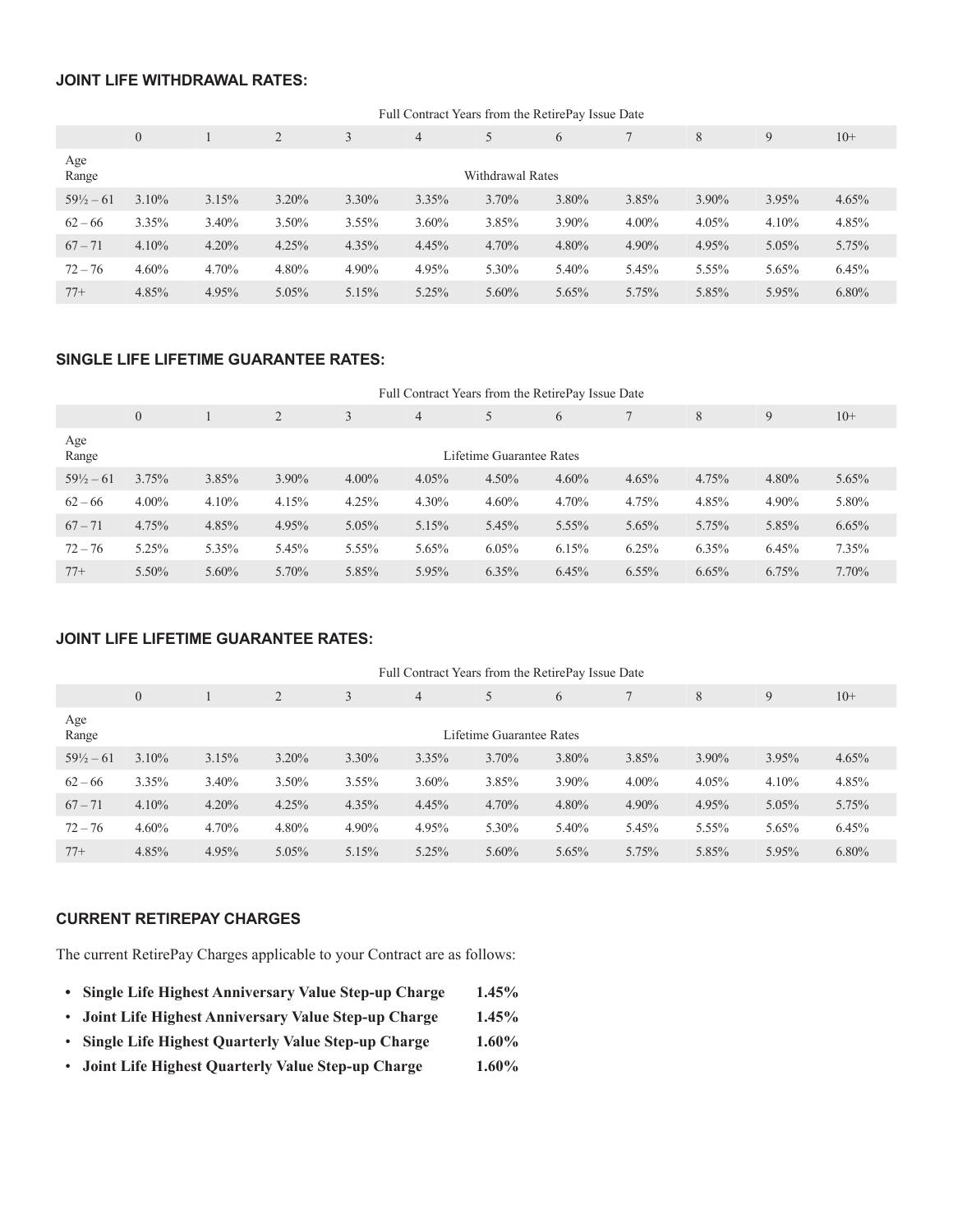The amount that is deducted from your Contract Value is equal to the RetirePay Charge multiplied by the Benefit Base. We may increase the RetirePay Charges at any time, with prior notice, but the charges will never exceed the maximum RetirePay Charge. The maximum charge can be found in the "RetirePay Charge" section of the current MassMutual Envision prospectus.

### **INVESTMENT ALLOCATION RESTRICTIONS**

While RetirePay is in effect, your investment allocations are restricted.

You must either be invested 100% in one of the MML Asset Allocation Sub-Accounts or invested 100% in the Custom Allocation Program.

### **MML Asset Allocation Sub-Accounts:**

MML Conservative Allocation MML Moderate Allocation MML Balanced Allocation MML American Funds Core Allocation MML Growth Allocation MML Blend MML iShares® 80/20 Allocation MML iShares® 60/40 Allocation

### **Custom Allocation Program:**

Multiple Sub-Accounts can be selected within each category. The total allocation for all Sub-Accounts within each category must be between the minimum and maximum allocation. The Contract Value in the Custom Allocation Program will be rebalanced based on your elected frequency. If no election is made, rebalancing will occur quarterly during each calendar year.

|                                                                                                                                                                                                                                                               | <b>Minimum</b><br><b>Allocation</b>                                                                                                                                                                                              | <b>Maximum</b><br><b>Allocation</b> |
|---------------------------------------------------------------------------------------------------------------------------------------------------------------------------------------------------------------------------------------------------------------|----------------------------------------------------------------------------------------------------------------------------------------------------------------------------------------------------------------------------------|-------------------------------------|
| Allocation Category 1                                                                                                                                                                                                                                         | 30%                                                                                                                                                                                                                              | 30%                                 |
| Available sub-accounts:<br>MML U.S. Government Money Market<br>MML Dynamic Bond<br><b>MML Managed Bond</b><br>MML Short-Duration Bond<br><b>MML</b> Total Return Bond<br>MML Inflation-Protected and Income                                                   |                                                                                                                                                                                                                                  |                                     |
| <b>Allocation Category 2</b>                                                                                                                                                                                                                                  | 40%                                                                                                                                                                                                                              | 70%                                 |
| Available sub-accounts:<br>MML Blue Chip Growth<br>MML Large Cap Growth<br>MML American Funds Growth<br><b>MML</b> Focused Equity<br>MML Fundamental Equity<br>MML Equity Income<br><b>MML</b> Fundamental Value<br>MML Income & Growth<br>MML Mid Cap Growth | MML Small Cap Growth Equity<br>MML Small Cap Equity<br>MML Mid Cap Value<br>MML Foreign<br>MML Global<br>MML American Funds International<br>MML International Equity<br><b>MML Strategic Emerging Markets</b><br>MML High Yield |                                     |